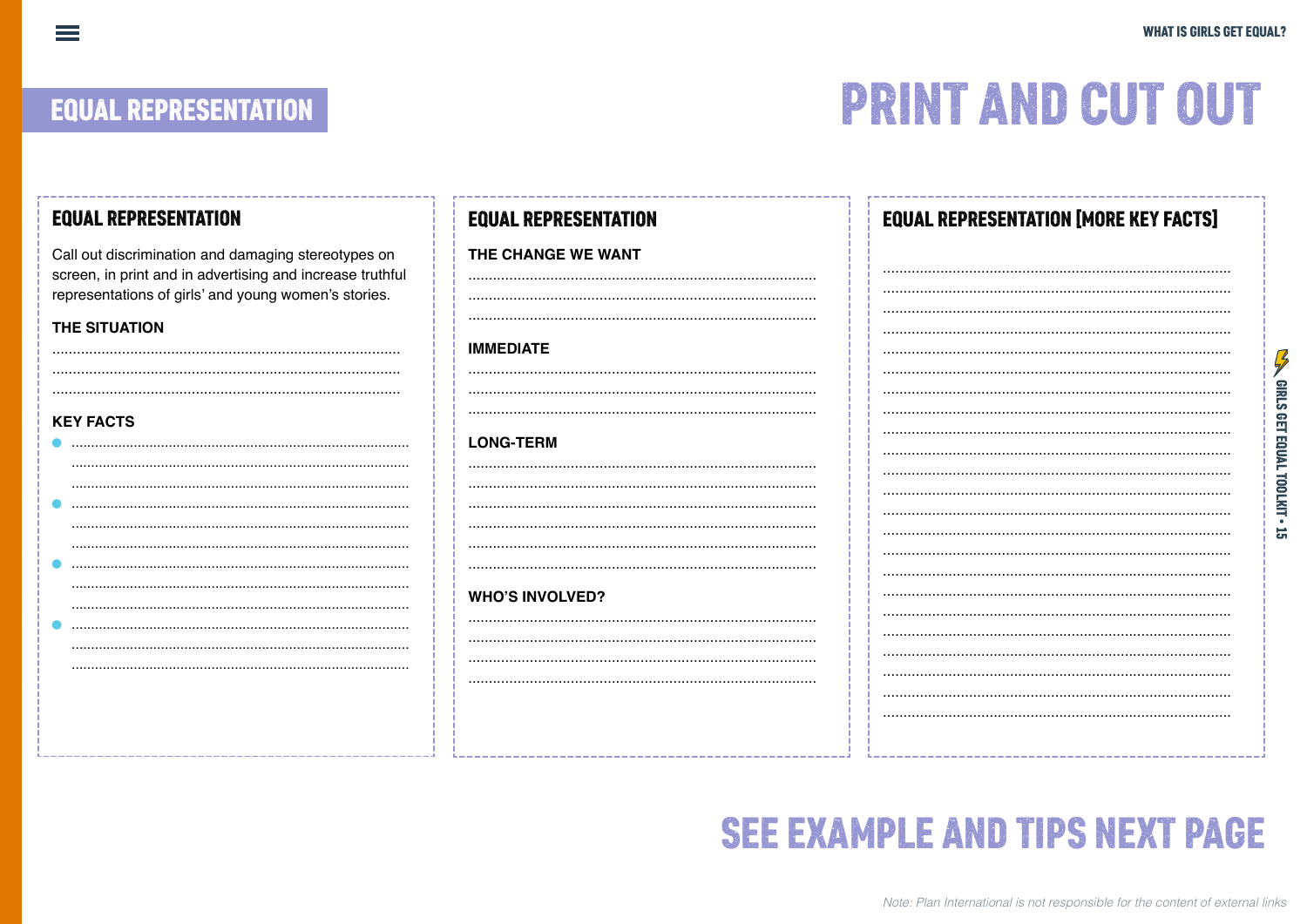# EQUAL REPRESENTATION EXAMPLES FROM A GLOBAL PERSPECTIVE

#### EQUAL REPRESENTATION

Call out discrimination and damaging stereotypes on screen, in print and in advertising and increase truthful representations of girls' and young women's stories.

#### **THE SITUATION**

Girls and young women are held back from their ability to lead, live free from harassment and violence, and be active citizens due to oppressive patriarchal gender norms, systems and structures. This is perpetuated by damaging gender stereotypes in the media, entertainment and education industry.

#### **KEY FACTS**

- Did you know that in 2018's top grossing films globally, male characters outnumber female characters 2:1 (67% to 33%)?
- Women only feature in 16% of news stories about politics and government, globally.
- In 2015, women made up only 24% of persons heard, read about or seen in news, television and radio news.

*What facts or statistics are relevant to your context? Check out the #[RewriteHerStory](https://plan-international.org/girls-get-equal/rewrite-her-story)  [report](https://plan-international.org/girls-get-equal/rewrite-her-story) for inspiration*

#### EQUAL REPRESENTATION

#### **THE CHANGE WE WANT**

Gender stereotyping becomes a thing of the past!

#### **IMMEDIATE**

By 2023, we want at least 10 media and government partnerships to abolish outdated gender stereotypes and increase girl-led content.

#### **LONG-TERM**

Communications, marketing, advertising, entertainment and the education industry shift from reinforcing gendered stereotypes to producing positive, truthful messaging and portrayals about girls and young women. Increase in content created by girls and young women, across all forms of media that recognises their agency and power.

#### **WHO'S INVOLVED?**

Advertisers, entertainment providers, media corporations, education ministries at the national and global level etc.

> *Check out "How to develop campaign objectives" on page 21 to shape your own Equal Representation objectives*

*Who has power over your issue?* 

### EQUAL REPRESENTATION [MORE KEY FACTS]

- In an analysis of film content across 20 countries, 42% of male characters, compared to 27% of female characters are shown on screen as leaders.
- Of the top grossing films of 2018:
- **o** None of the films were directed by women.
- **o** Only 1 in 4 films had at least one female producer.
- **o** Only 1 in 10 films had at least one woman on the writing team.
- $\bullet$  For the full report and more key findings, click [here](https://plan-international.org/girls-get-equal/rewrite-her-story) or visit https://plan-international.org/girls-getequal/rewrite-her-story

*Write your own key facts and killer stats for your context here!* GIRLS GET EQUAL TOOLKIT • 16

GIRLS GET EQUAL TOOLKIT - 1.

 $\frac{1}{2}$